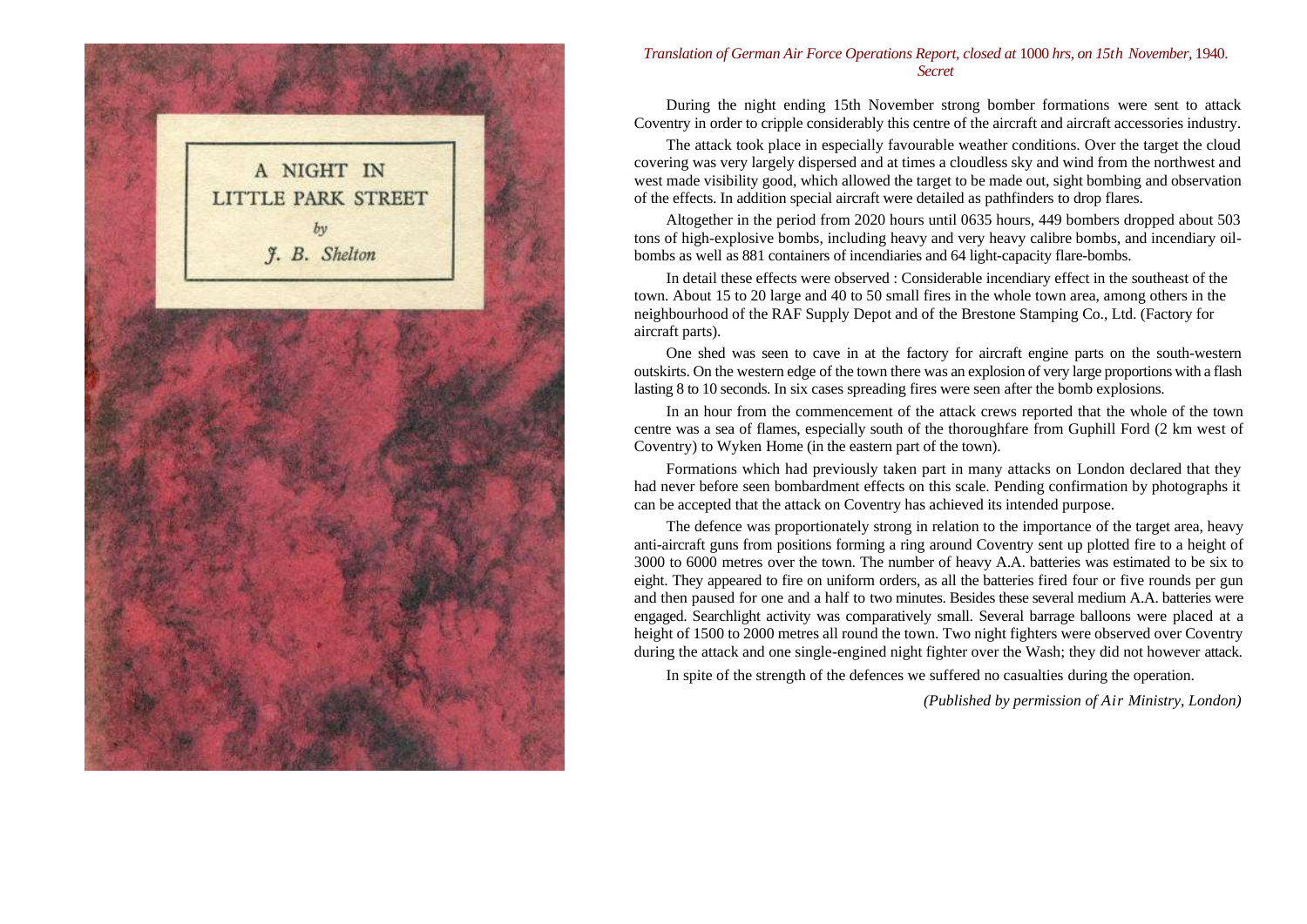

# A NIGHT IN LITTLE PARK STREET

*by* J. B. SHELTON

*With* illustrations *by*

KENNETH BEAUCHAMP



BRITANNICVS LIBER LIMITED

3 *Henrietta Street London W.C.2*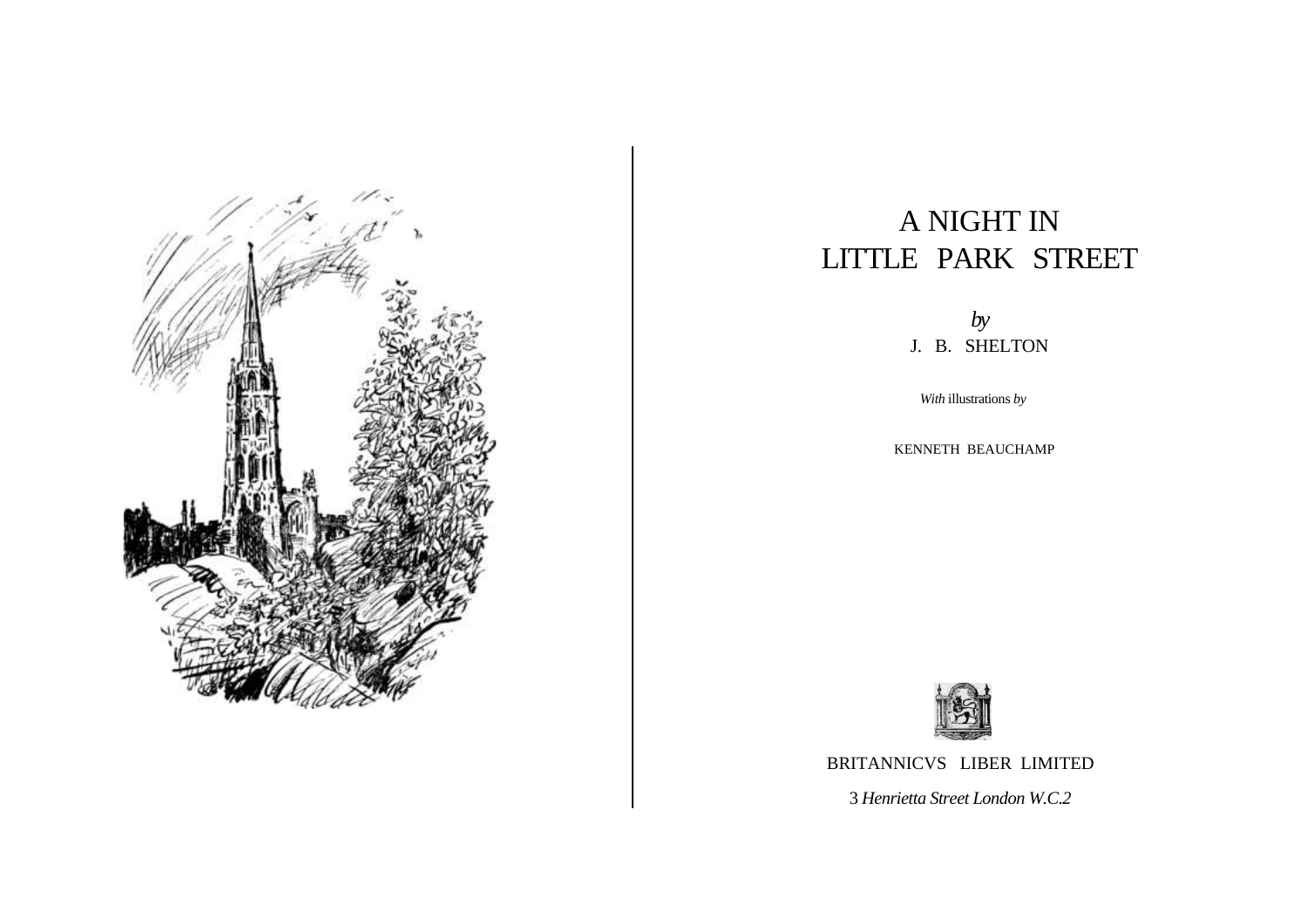First *published November 14th 1*950 *All rights reserved*

> *Published in memoriam on the tenth anniversary of the great Coventry raid*

E. T. HERON & CO., LTD. London and Essex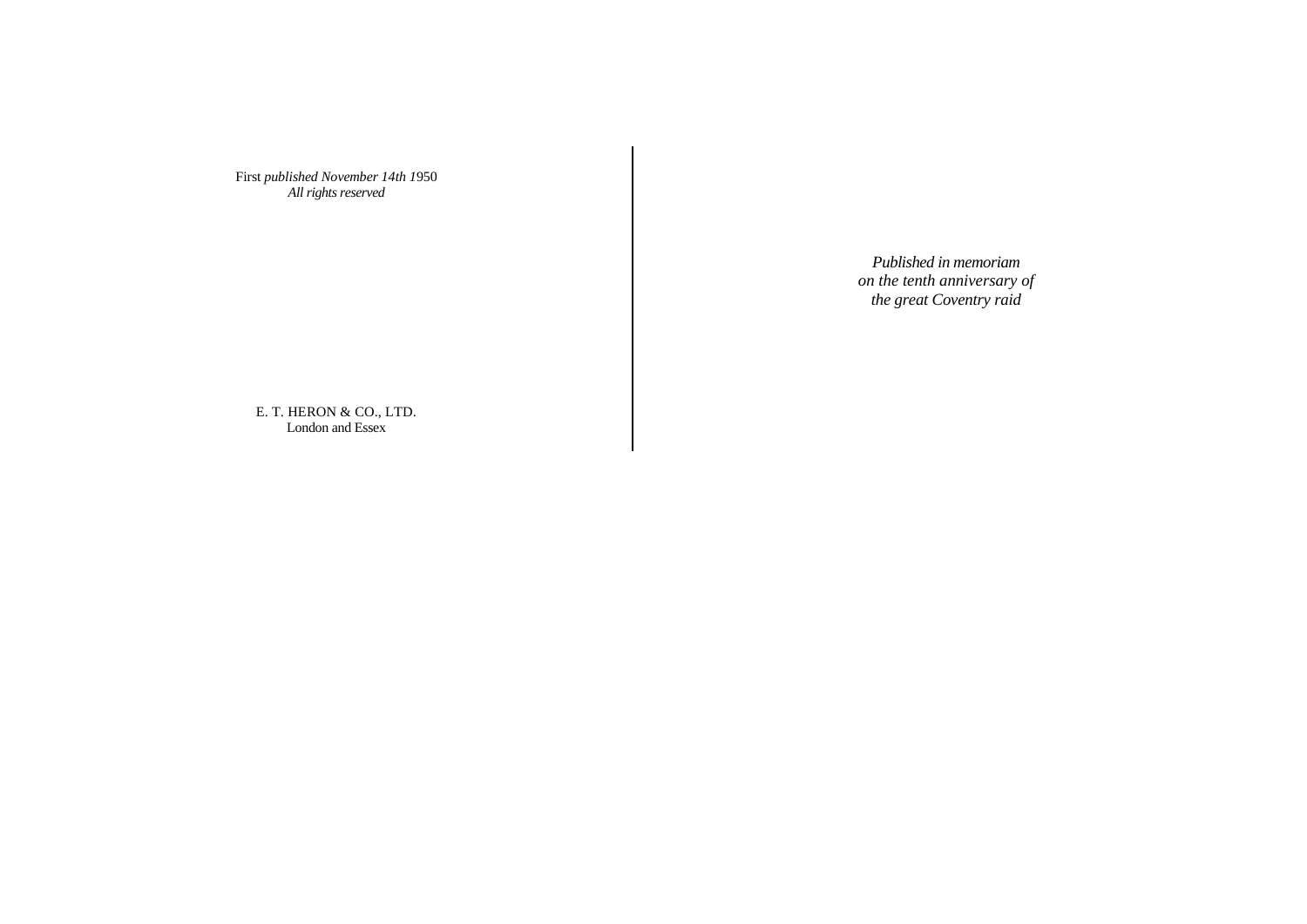

### A NIGHT IN LITTLE PARK STREET

Early in November, 1940, Goering launched a new plan for the strategic bombing of Britain. One of the orders in this plan was the "preparation for attacks on Coventry, Birmingham and Wolverhampton." For these raids the German Air Force used their new radar navigational aid, " X" beam. By this system the pathfinder aircraft of a special unit were able to find the target by radar, aim their incendiary bombs at the target and light it up so that the main force of bombers could bomb by visual means. This method was first used by the Germans on the raid on Coventry.

(Air Ministry Records)

## I

THE raid of November 14th, 1940, began very<br>like all other raids, with the hurrying of like all other raids, with the hurrying of people in the streets to their nearest shelters.

With my wife I had been enjoying a cup of well mashed tea and a few rounds of toast and butter when the sirens sounded, just as they had done on many evenings at the same time ; in fact we had become quite accustomed to it although it was not very pleasant.

Women left their homes carrying any old clothes to keep them warm in their brick or Anderson shelters, and cries were heard from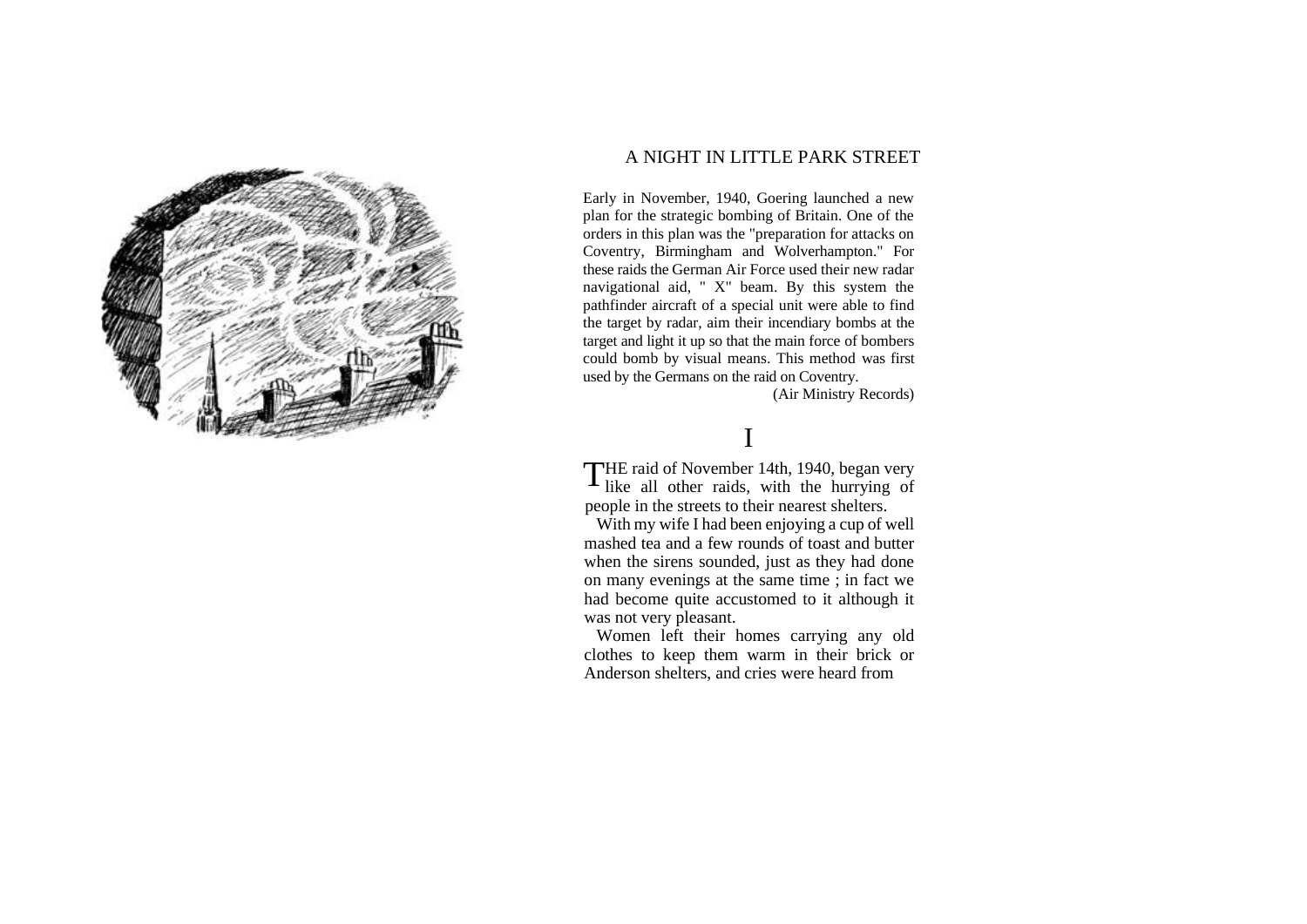frightened children—often caused by some hysterical mother more than by the sights and sounds of the raid, although a greater number of mothers assured their children they would be safe and bravely shepherded them to refuge. The occupants of my houses nearby as usual made for the shelter at the garden end of my stable yard, and Mr Shepherd and myself made for the outer protection ready to deal with any emergency arising.

We watched the flares dropped by the attacking planes. Rows of them seemed to hang suspended in the sky and reminded one of the fairy lights of a coronation. Suddenly a terrific hissing was heard as thousands of incendiary bombs fell, and like sparks from a blacksmith's forge flying upwards so the incendiaries flew down and spit death and destruction at all on whom they fell, reminding one of the story of an accident to fireworks in Broadgate when at the Coronation of George III in 1761 the entire fireworks were exploded by the sparks from a Catherine wheel.

In my yard I had a number of stables and horses which needed watching carefully in case incendiaries should pierce the roof. In this Mr Shepherd volunteered to help me as the brave man had done on other occasions, and without his help things would

8

have been hopeless, for within a short distance of the stables twenty or more incendiary bombs now fell. We had had in former times plenty of practice in making them harmless, but these were a new type and much more powerful in their adder-like hissing. After doing as in previous raids we found it had little avail, but fortunately neither of us was hurt and later we were informed of the method to deal with these monsters.

When the flare of these fire bombs died down we could see the glare of burning houses, factories and sheds. The entry from my yard to the street had two large doors which I had closed in order to keep flying sparks from entering. I opened them and went into the street finding the old Swift cycle factory (now a storehouse and printer's press etc.,) well alight, and a fireman attaching his water pipes to the hydrant near my front door. As these factories were four or five acres in extent it was difficult to deal with them, but little did I know that the water supply had been cut all over the city and that hundreds of firemen were standing helplessly looking on at the extensive conflagration spreading. As I returned to the stables, high explosive bombs began to fall every half minute or so and made the ground and sheds seem to leap in the air.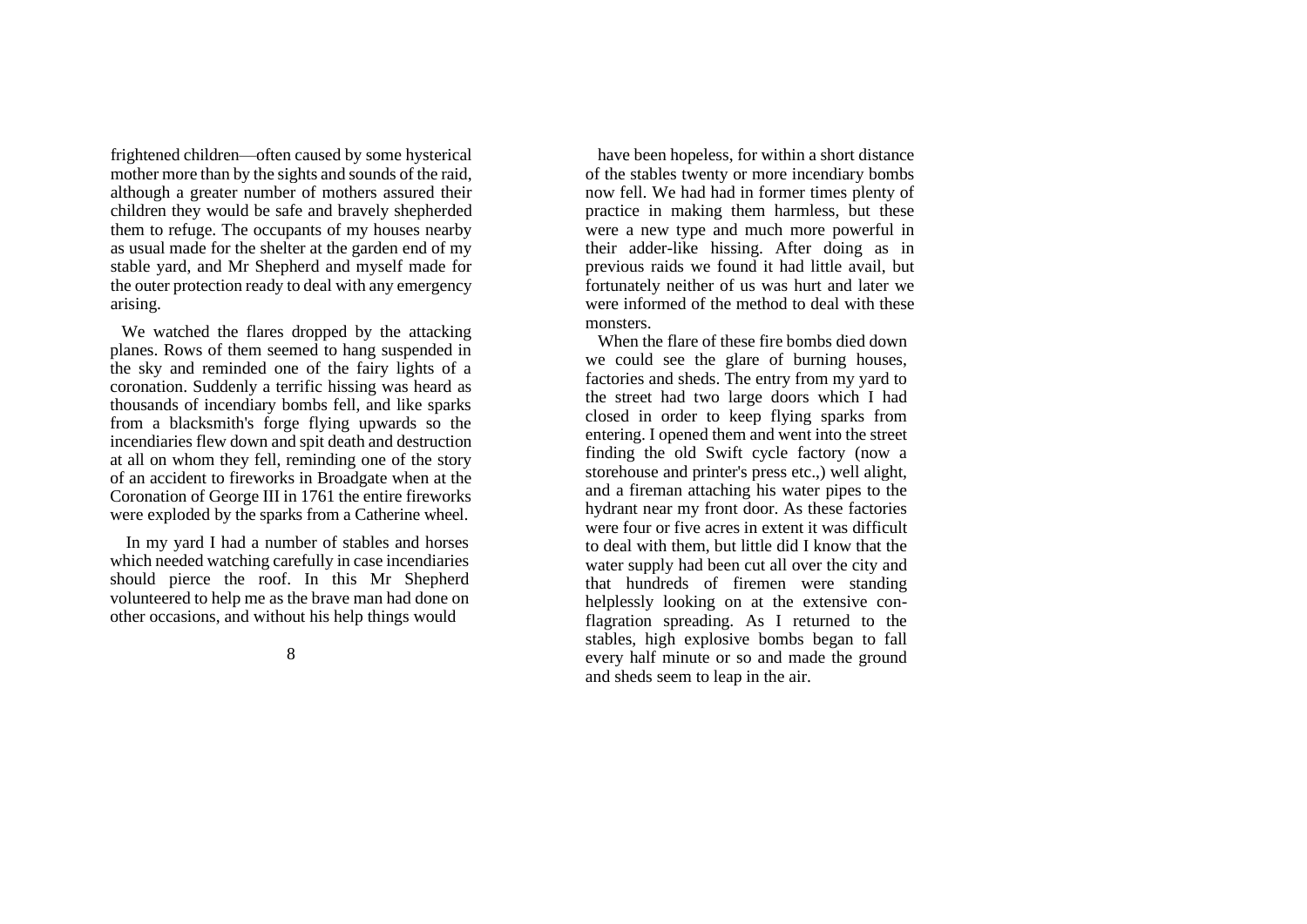

' *Little did I know that the water supply had been cut all over the city '*

In an hour from the commencement of the attack crews reported that the whole of the town centre was a sea of flame. Altogether 449 bombers dropped about 543 tons of high explosive bombs and incendiary oil bombs, as well as 881 containers of incendiaries and 64 light capacity flare bombs.

(German Air Force Records)

# II

SMALL fires became large ones until they joined and were a four or five acre flame, and by 8.30 p.m. the flames were licking the property on my side of the street. Suddenly my doors were flung open and someone (who it was I have never found out) hurried a terrified horse into the yard without halter and bridle and closed the doors again. Mr Shepherd and myself caught the terrified animal and took it into the stable, and looking back down the yard I saw both doors blazing fiercely. An oil bomb had dropped in the middle of the street and the man who led in the horse must have been killed by it. The horse was in my care for two weeks before I discovered the owner who had taken his wife and child away from Coventry and left his horse to its fate.

By now flames were everywhere. I went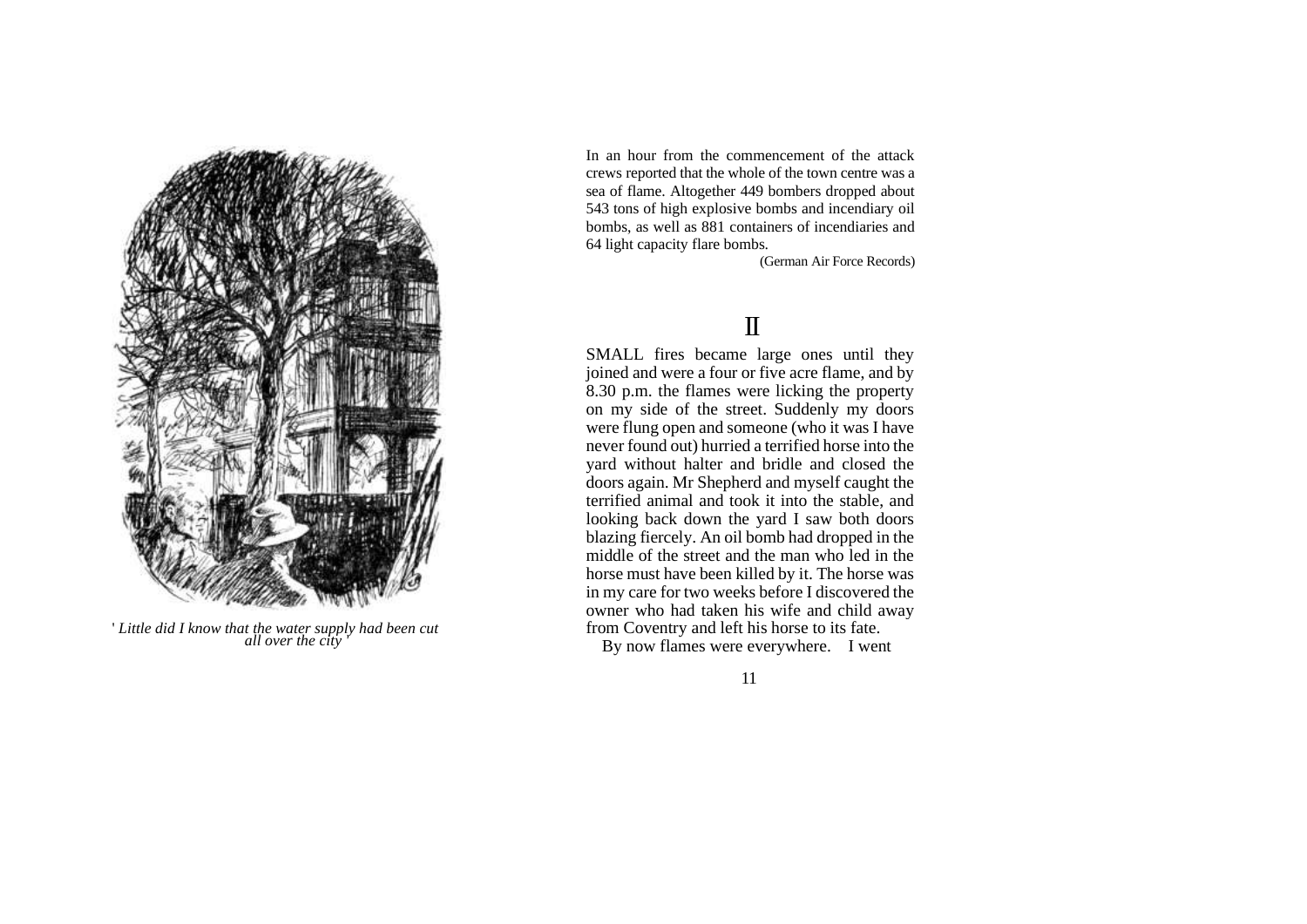hurriedly to my back door and opened it, only to find that the flames met me. There was no hope of saving anything. I had a tank of three hundred gallons of water but this I had stored in case the hay shed and stables fired. Opposite my house were stored many gallons of varnish and turpentine used in repair work. This now fired and on the West side everything was burning. Cardboard and plywood floated on the wind and drifted like snowflakes, some pieces as large as the top of a water bucket, and when they alighted on the ground it appeared as though hundreds of children's gunpowder sparklers were competing for the best display. Many fell on the stable roofs, but happily the slates were sound. On the North side I found there were thirty or more houses and shops burning with fury and that the fire was advancing towards my corn store ; and on the South side two houses were ablaze and a Government meat store which joined the wall of my house and contained three hundred tons of meat. Needless to say the fat caused a big blaze which seemed to reach the sky and so lit the place that it was brighter than daylight. The only pleasing feature was the lovely smell of roasting joints. On the East side a garage, on which incendiaries had fallen, was well alight with flames from the petrol reaching the top of a sixty foot ash tree standing near.



*'The fires joined and became a four or five acre flame'*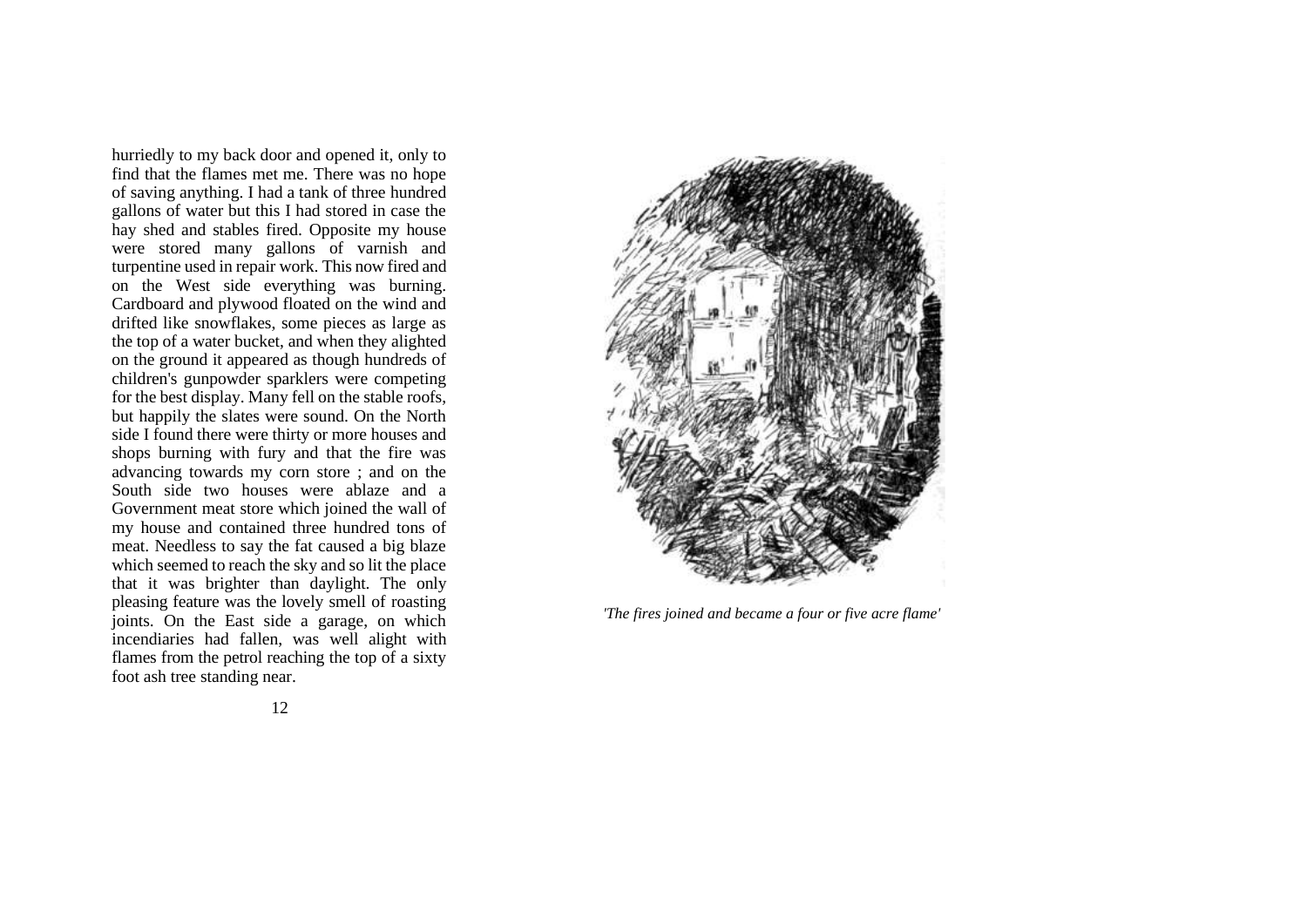

*' This gap enabled fifty people, who had no other escape, to reach a shelter '*

This heat spread to another factory adjoining the other side and the flames ran along my wooden garden fence which had to be pulled down and the blaze checked with soil. This gap, incidentally, enabled fifty people, who had no other escape, to reach a shelter. They streamed across carrying dogs, cats, canaries, fowl, etc., and the other fence on the opposite side of my garden had to be removed to let them through to St John's Street. I saw very little of this scene except that I provided the people with iron bars for the job, because Mr Shepherd and I were too busy checking the fire falling thickly round the stables and sheds. I need not say how useful the three hundred gallons of water were to check the flames. We had closed all stable doors and commencing at each end we sprinkled water on the ground in front as sparingly as we could. This went on until 10 p.m. and so far had been successful.

15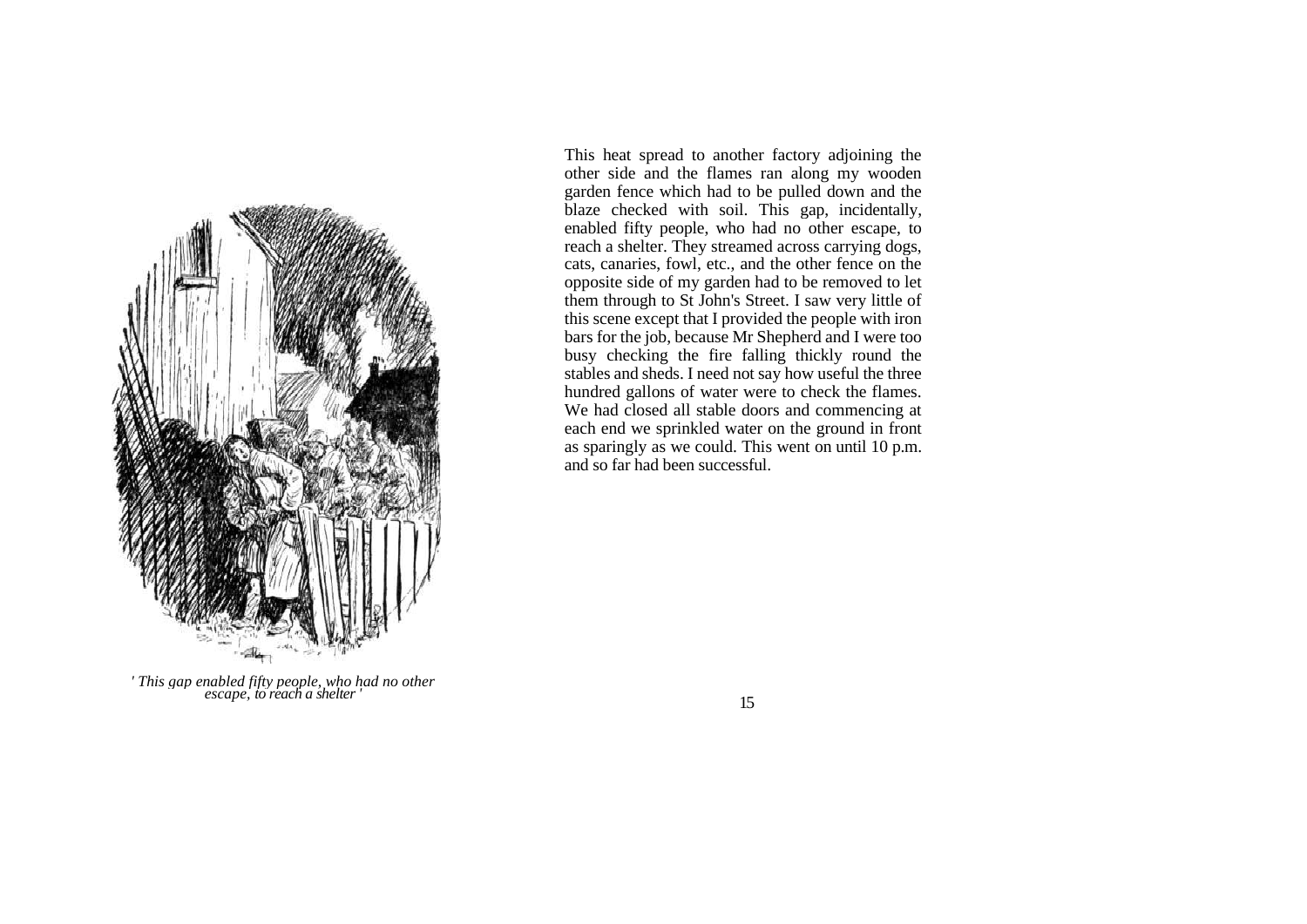By 3.30 a.m. 200 fires were started, many of which were not under control until the following evening, and 525 " incidents " were reported.

(Home Office Records)

# III

R Shepherd's house and my office and library MR Shepherd's house and my office and library<br>were separate buildings and we hoped to try and save them also, but at last the flames broke through into Mr Shepherd's house and a cupboard and a piano caught fire. We carried a few buckets of water and checked the fire downstairs, but in the roof the flames spread, and with care of the horses coming first no more water could be spared, and we had to watch the flames burning through his house towards my office and library. When I could spare a moment I rushed into the office and at risk from falling timbers and bricks brought out about forty books and dropped them into two iron washtubs. Turning these upside down I hoped the books would be saved. With sadness I had to leave deeds, photographs, paintings, papers and at least five hundred books in their cupboards to be devoured by the flames. As my houses burnt down the fire from

16



' I *hoped the books would be saved'*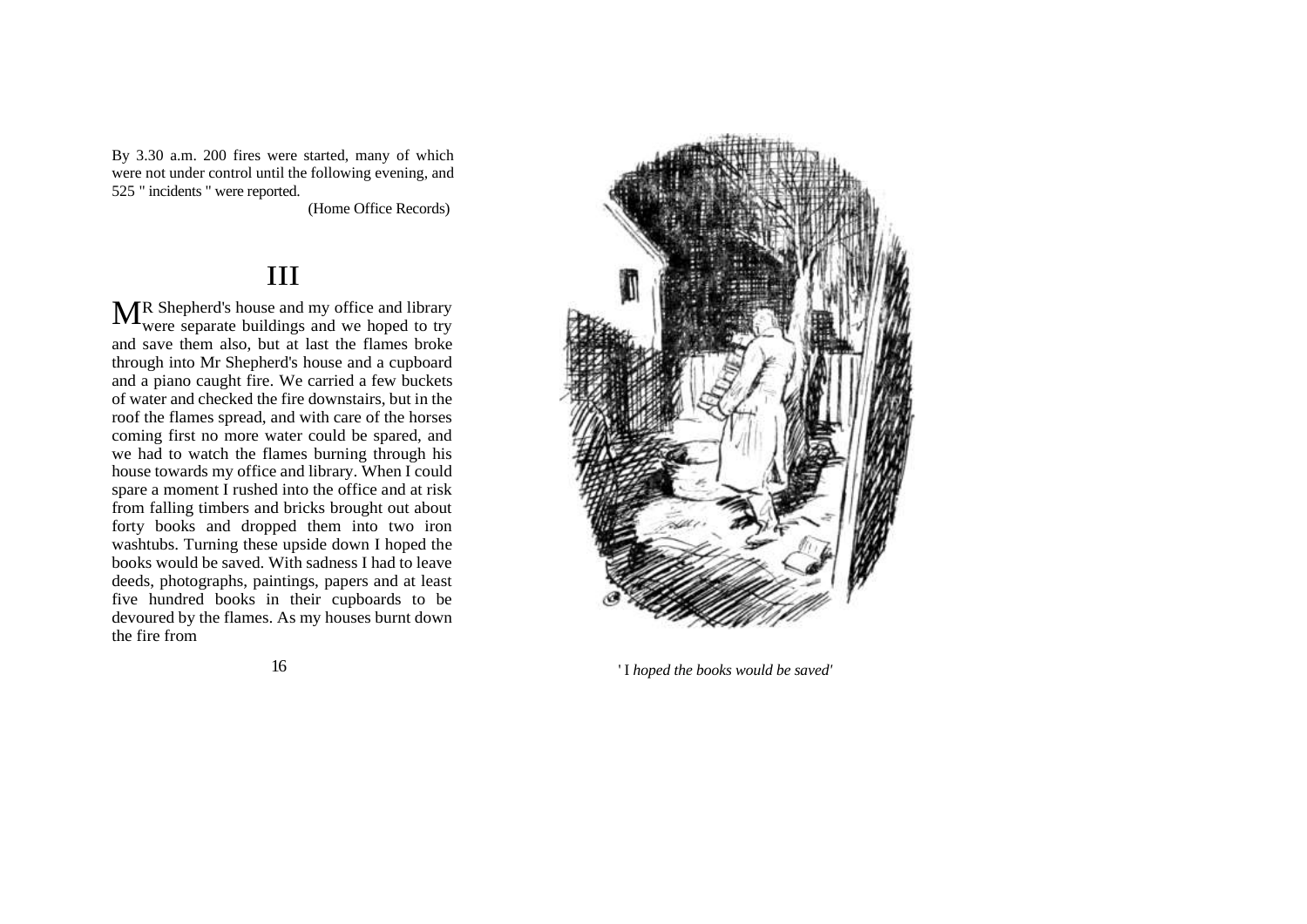surrounding places got worse. The sparks were now much larger and fell more thickly, and they dried the ground we were continually damping and burnt holes in our clothing as we walked about; and all the time high explosives kept falling and we would lie on the ground to evade the blast.

Towards 11.30 p.m. we saw that it was quite hopeless to save any of the houses, but we still had the haysheds, cornsheds and stables intact. As I looked up into the hayshed a large piece of blazing plywood came sideways through a crack in the boards and set alight the already overheated trusses. I called to Mr Shepherd, " water hayshed— quick ", and ran up the ladder into the loft throwing down the trusses not on fire. The tank was opposite the shed, water was soon handed to me, and the immediate danger was over thanks to Mr Shepherd.

Meanwhile his house was gutted and the flames devouring my library were more fierce than ever, and around i a.m. my library, office, and the dividing wall crashed in, making two large holes in my cornshed which was on the ground floor beneath the hayshed. The terrific heat set alight my three tons of oats, but by sprinkling a few buckets of precious water over the oats we saved the adjoining stables, although unfortunately the heat soon renewed the danger to them.

18

The greatest concentration of the raid was in an area three quarters of a mile by half a mile in the centre of the city. About a third of the area was completely devastated and another third required subsequent demolition. The number of persons killed was between 554 and 568, and those seriously injured and detained in hospital 865.

*(Home Office Records)*

### IV

T 1.30 a.m. we decided to move the horses. I  $A$ <sup>T</sup> 1.30 a.m. we decided to move the horses. I had made provision for such an emergency three months before, and indeed for that length of time I had not removed my clothes because of constant raids and had sometimes slept on the straw in the sheds. At the rear of each horse a large chaff bag was kept to blindfold it if necessary, and each horse was tied with a cord with a sharp knife kept in readiness in case a quick exit was required. Now came the critical moment. We paused, wondering what was the best method to coax the horses out. I suddenly remembered that the horses were hungry as they had not been suppered up, and so I fetched an armful of the sweetest clover I could find, went into the stables, coaxed and patted each horse with some reassuring words, and let them smell and taste the clover. This had a calming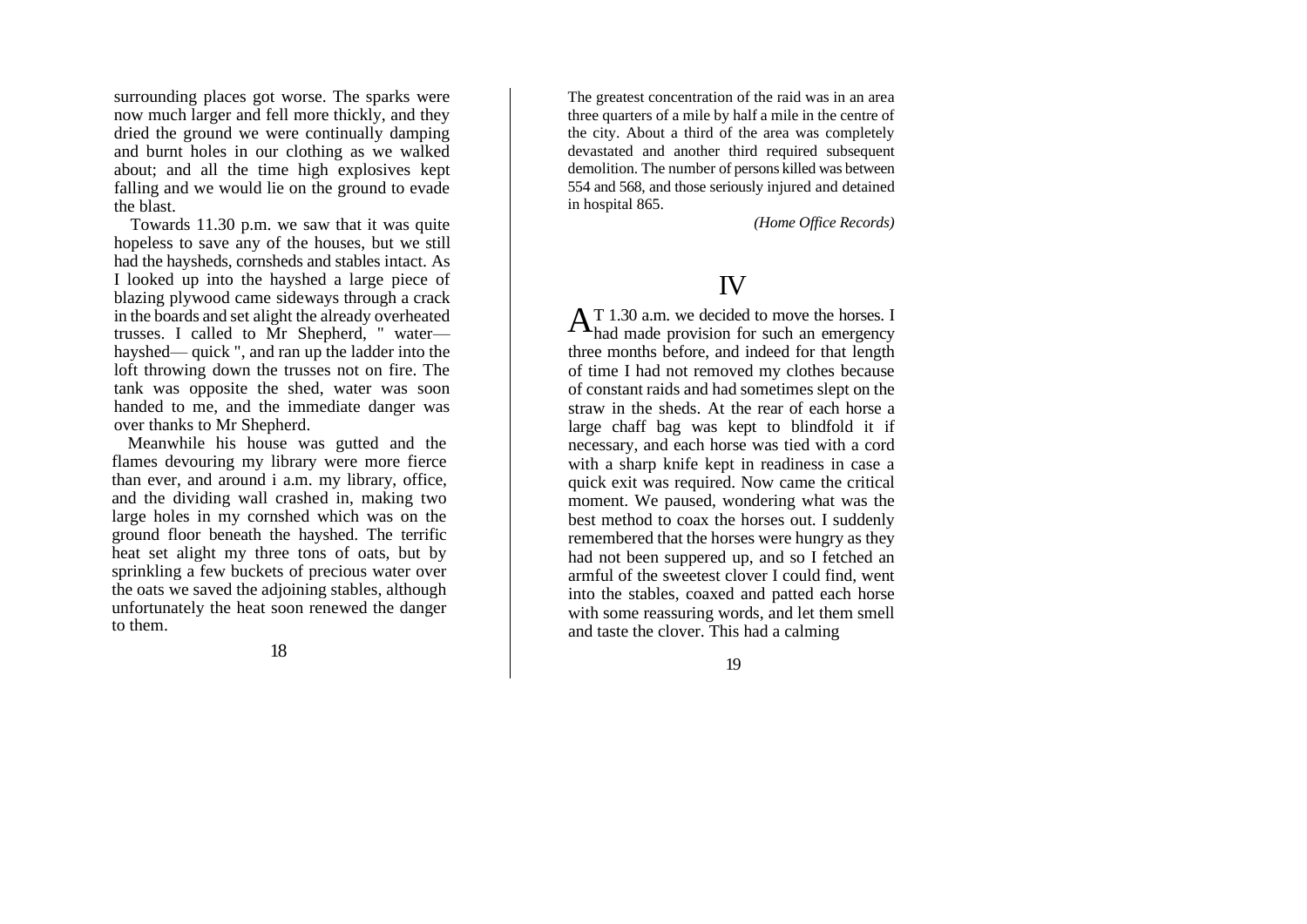effect, and the hungry horses followed me and were out in the floating fire before they realised it. Four horses were brought out without the bags over their heads, but the fifth, a young horse, required a bag and caused some commotion. With Mr Shepherd, who was as accustomed to horses as myself, I finally persuaded it to leave the stable. It plunged and reared through the fire but we headed it towards the garden where the flames were not quite so bad. By now the smell and taste of the clover and the knowledge that other horses were near calmed it. We tethered each horse to a fruit tree in the garden and gave them a good feed of clover. Away from the fire the night was cold and clear so we tied large bags on the horses to keep them warm. When they had had their fill it was interesting to see two of the horses lie down and go fast asleep although high explosives were falling near.

I have as yet said nothing about the noise other than the explosions of the falling bombs. Crash after crash followed every few moments and now most of the roofs were fallen in. The falling walls, girders, pillars, machinery crashing four storeys, the droning of the planes as they let go their bombs, and the rattling of shrapnel on corrugated sheeting was deafening all night long. It beggars all description. The

#### ' *It plunged and reared through the fire '*

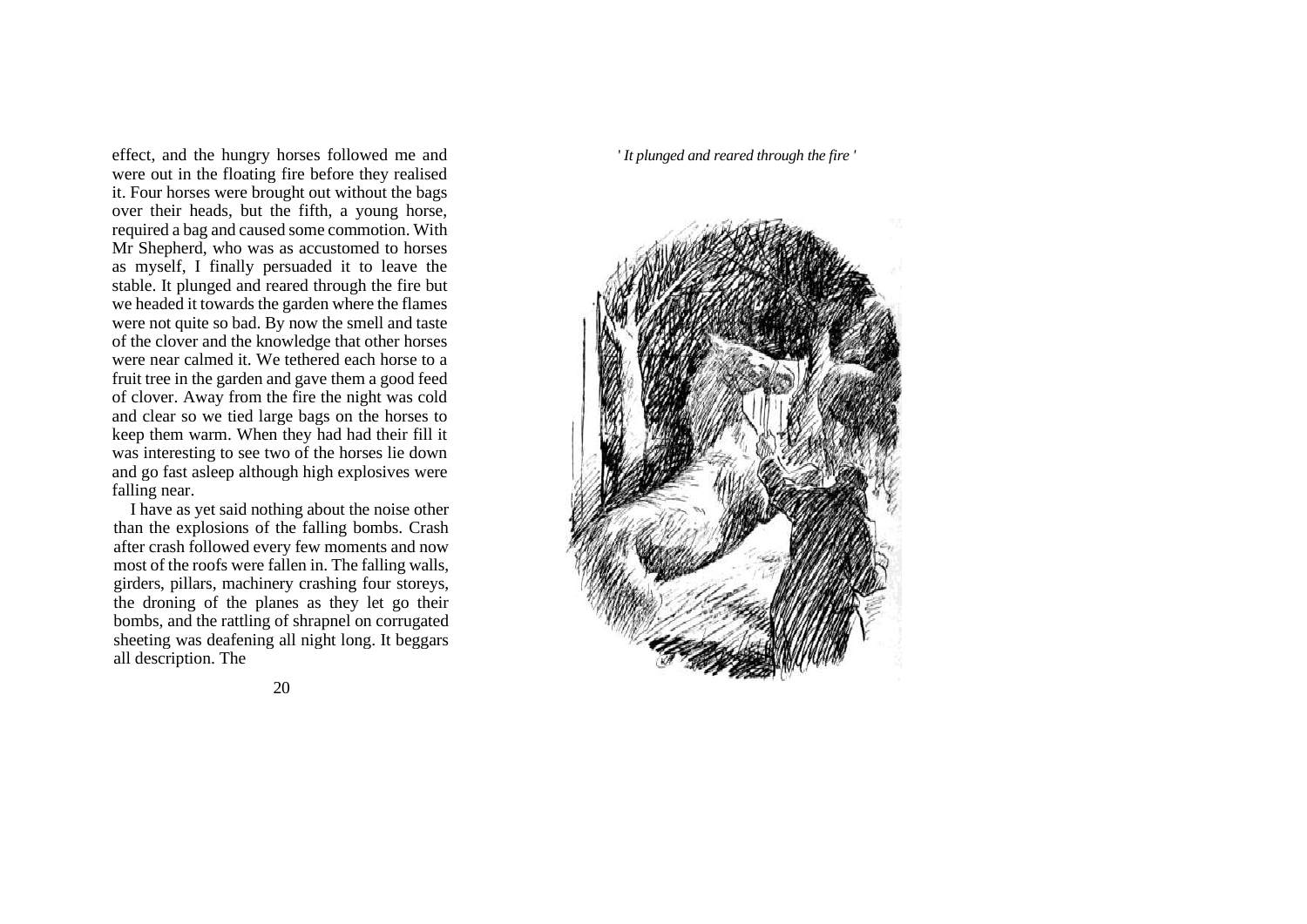drifting fires were worse, and one had to guess where the noises like thunder came from. I found out afterwards that it must have been the crashing of the pillars of the cathedral. It was hell let loose, and no-one could possibly have lived in our street. The cellars which we had been asked to use as shelters became ovens, and the exits blocked, but fortunately we had refused to use them.

After twelve hours of this terror, hungry, tired and sleepy people emerged from their shelters as daylight began to show. Birds that had survived (not many I fear) came forth as usual for their breakfast. Cats and dogs stood outside their homes mystified at finding them gone. My own cat which must have been in the house and probably escaped when I opened the kitchen door had his tail scorched. It was not until several weeks later that we found him being fed by some workmen on a bombed site. They had found him a box with a bed of hay to rest in.

During the course of the raid 2,294 buildings were demolished and 45,704 buildings were damaged. In a period of 28 months all damaged houses were made habitable.

(Home Office Records)

**W** HEN the planes drew off at daylight and the last bombs had fallen, and the horses were last bombs had fallen, and the horses were fed again under the leafless trees I made my way to see if my daughter was alive. I was overjoyed to find she was safe, although a shell from one of our guns had pierced the roof of her house. She came with me to fetch my wife to her home, and had hurried before me, through the gap that had been made in the fence, towards our shelter. Little did I know the hidden danger awaiting us. I ran to her and just as we both turned into the brick entry of the shelter a delayed action bomb exploded and four houses in St John's Street which we had just passed became a mass of ruins. From the entry, which withstood the shock, we saw a mass of rubble like the eruption of a volcano showering over my garden and horses. Bricks were thrown so high that when they fell in the garden they buried themselves. One of the horses had his skull fractured and another a

22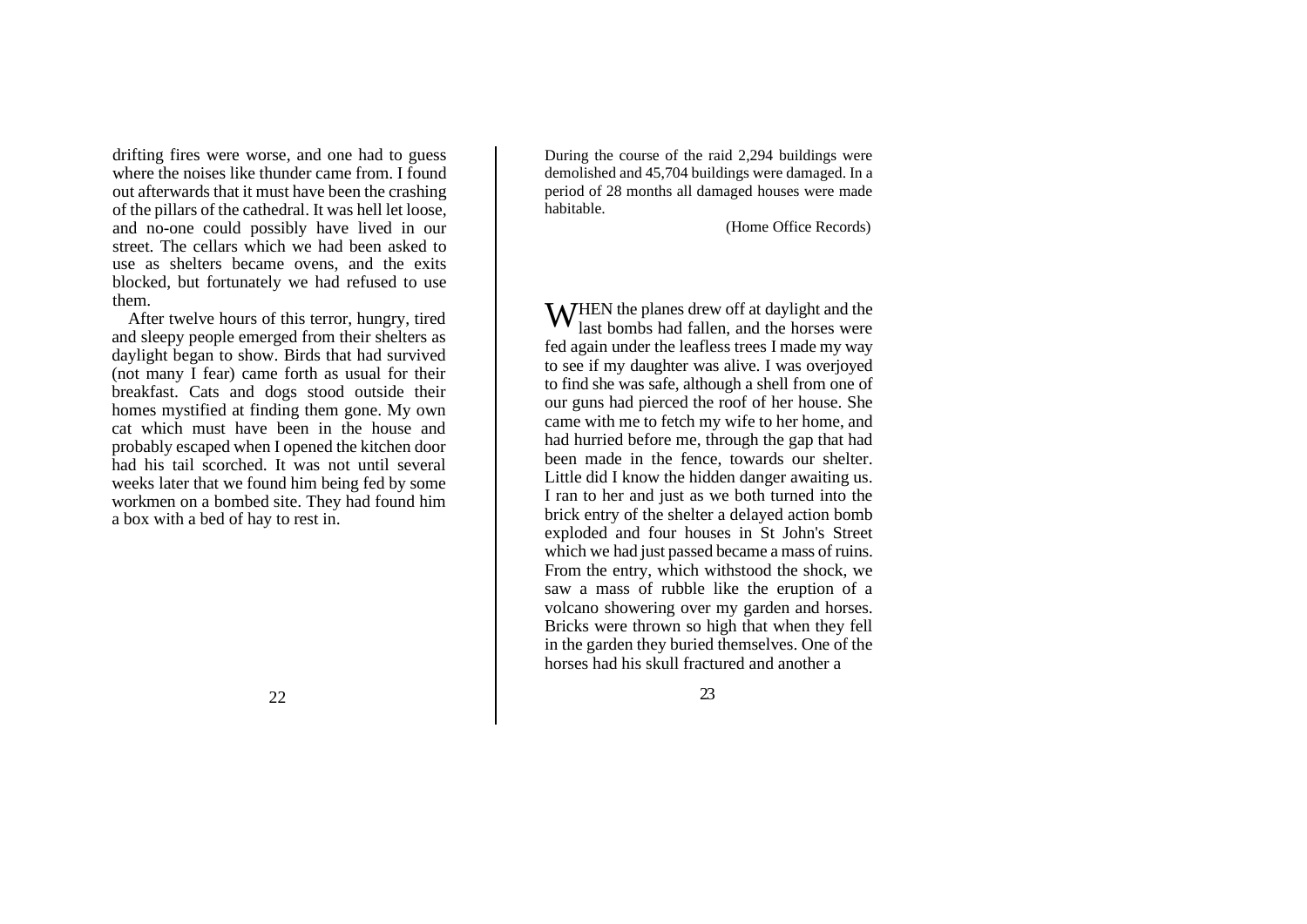wound on his chest, and had they not been tied safely they would have stampeded, for it was terrifying. My wife who had been in the shelter and safe while there, had gone to speak to one of the people who left our shelter during the early hours of the morning, when this bomb exploded. The blast carried her amongst the horses, and pieces of masonry fell on her. Her injuries were rather serious. It was then that I was informed that in one of the demolished houses a woman and her five children were buried, so leaving my wife in the care of my daughter I hurried back to help rescue them. Willing hands helped to hold up the roof which was a danger to rescuers below. A man and a nurse worked their way through a small opening and to our joy the mother and three of her children were brought out alive. Sad to say, two of the children were dead beneath a mass of rubble. They were still there when His Majesty King George VI passed the houses on November 16th.

Hundreds in their homes and shelters alas had passed to the beyond. So many had fallen that for weeks friends who happened to meet in the street not knowing whether the other was alive would grip hands with a gladness in their hearts at seeing each other. Who knew what sad news awaited them when they emerged from their shelters, and what husbands



' *Friends who happened to meet in the street would grip hands with gladness '*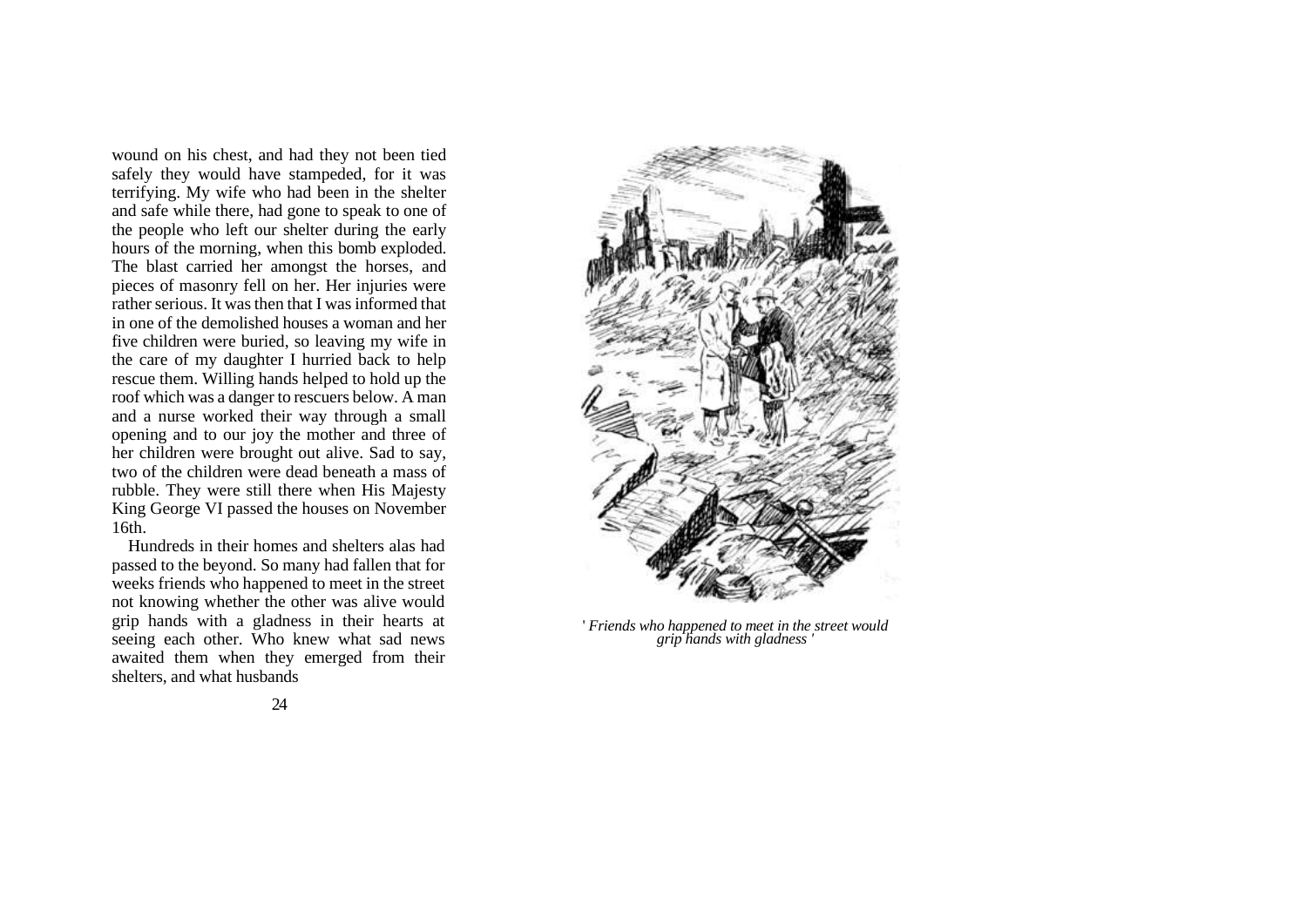who were wardens, policemen, firemen, rescue workers, watchmen, etc., had been hurt or killed? Many were never heard of again. People walked as in a dream and only when they chanced to meet someone they knew did their brains work again. There was desolation on all sides. No water, no gas, no electricity. No, not even the allclear was sounded for all power had been cut. People knew not which way to go. The effects of an earthquake could not have been worse. Most roads were blocked and ambulances could not run. Fire engines which had arrived from all over England stood at the city outskirts, helpless because the entire water supply had failed. The surrounding fires made many return to the shelters. Hundreds of hungry people flocked to the rest centres and the spirit of the Carmelite Friars seemed to live again as the cloisters they had built six hundred years before were filled with the homeless. Not only had fire engines appeared as if out of the clouds, but also food vans which had travelled throughout the night from many cities. These provided hungry folk with food and a cheering cup of tea free of charge, and I have yet to learn how they provided their water, for the only available supply in this district was a tap at the bottom of Gulson Road, three quarters of a mile from Little Park Street.



' *The effects of an earthquake could not have been worse'*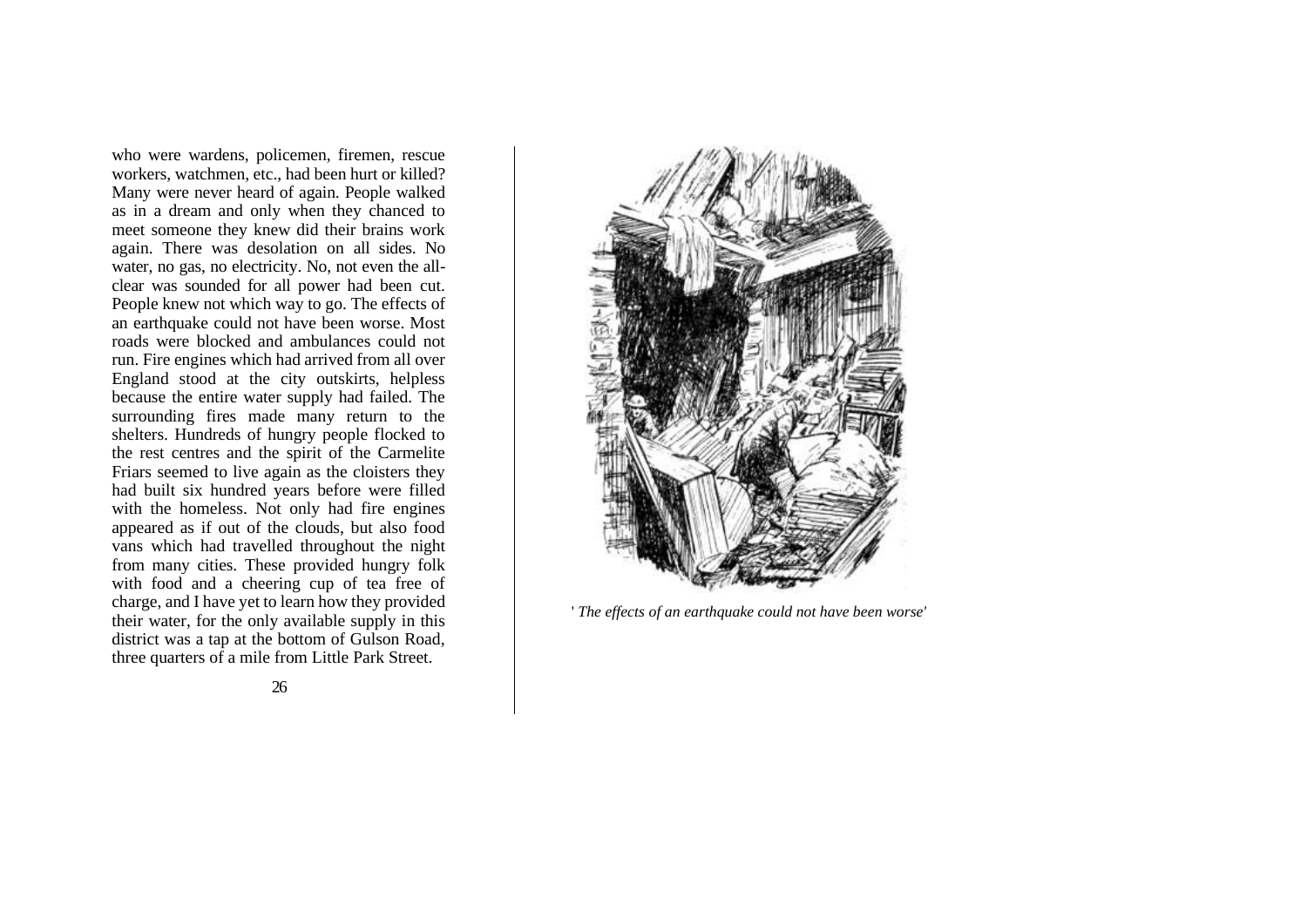When I returned to my stables I found not a roof left undamaged and rafters broken to matchwood. At least three horses would have been killed and the others injured had they been inside, for the stables were much nearer to the bomb than the trees in the garden to which they were tied. Of my own house I had only a small outhouse left. This I had to use as a bedroom, for it was impossible for me to go away until I could make other arrangements for the horses. Perhaps two bags of chaff on a wooden frame was not an ideal bed but it was the best I could do. At any rate, I had slept in my clothes for three months and it made very little difference. Having sent my injured wife to East Kirby in Nottinghamshire I felt more satisfied and, needing no rocking, slept soundly except for brief intervals when one or two planes were flying over to see the damage they had done.

Some 3,000 homeless were dealt with by the authorities. The Corporation provided transport for any of those persons who wished to leave the city, and on 16th November arrangements were made to transport 10,000 people from the city. Only 300 availed themselves of this facility.

(Home Office Records)

### VI

met the Provost of Coventry on the following I met the Provost of Coventry on the following<br>day. He shook my hand so lustily that I shall never forget it. He afterwards told me that he was so overjoyed at seeing someone he knew that he could have hugged me. Such was the feeling of many, for one was taken and the other left. Messengers, doctors, nurses, sick folk passed to the beyond. How wonderful it seems to me now that Mr. Shepherd, brave, helpful man should get off without a scratch and myself get in my eye only one spark out of all those millions, it giving me pain for a few weeks. When things are black there is always some little incident to make you smile. I had tried a number of times to purchase a fire helmet, but failed, so I decided to put strings in the sides of a metal corn server I had for the horses, to fit it over my cap. I had put it on the floor of the shed in readiness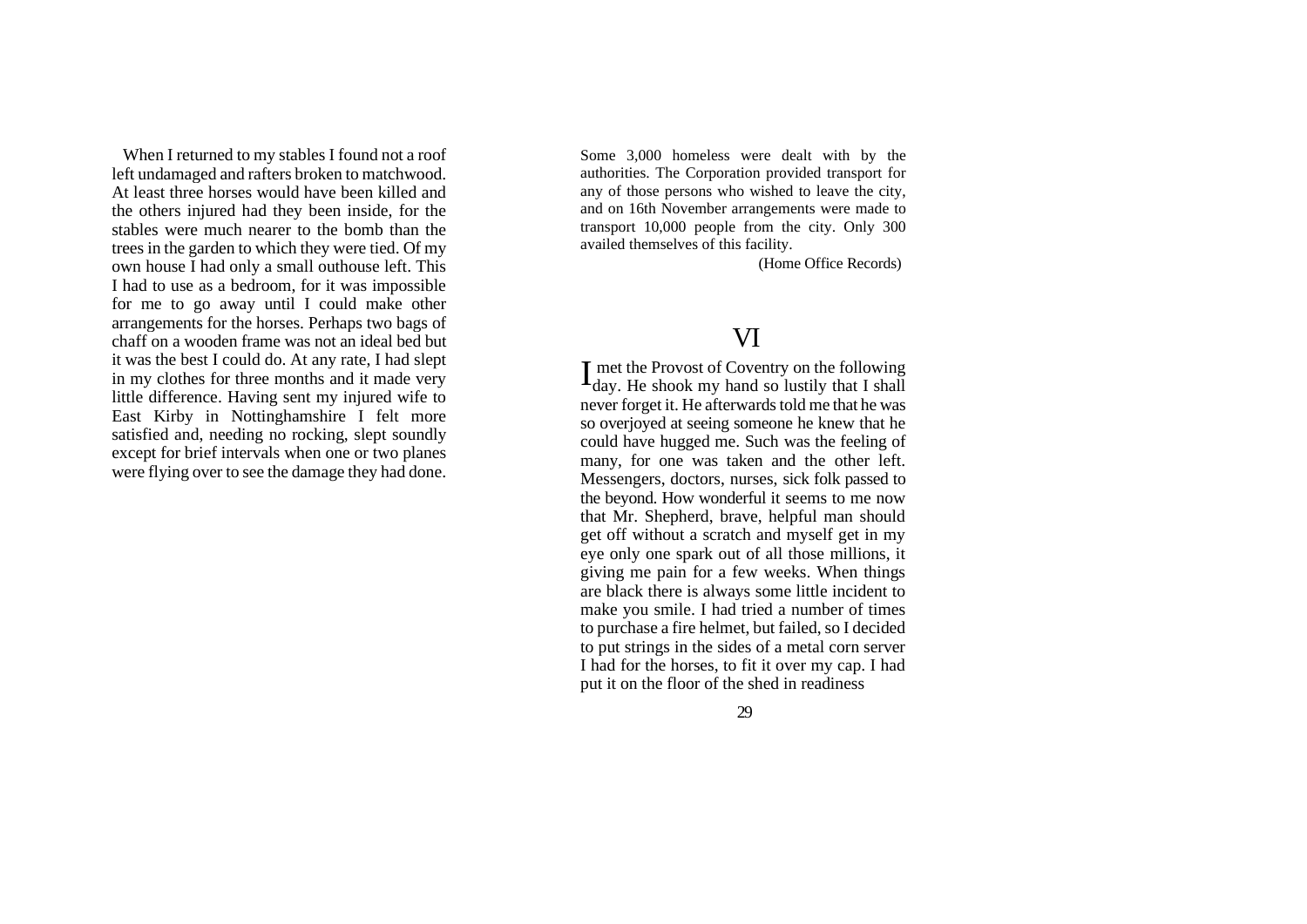and when I went in after the raid it was still lying there. I had been too busy in my work and had forgotten to put it on.

During the following week I met Mr Phillips, who lives in St. John's Street, and whose house had fortunately not suffered much damage. He asked me how I was placed for a suit for the next Sunday. I told him that I had only what I stood up in, so he invited me to his house and, producing three new suits, offered me one, saying, " Here, this fits me, it will fit you. You may keep it as long as you need it." Kindnesses like this, of which there were many, are not soon forgotten. In the next week I went to East Kirby to see how my wife was progressing. She was staying with my aged sister. I found her confined to bed, being treated by a local doctor. She had been so badly bruised by rubble and blast that her face was the colour of a black person. It was weeks before she was able to return to Coventry, but she is now in better health and is able to do her housework.

As for myself, I believe I had double strength given me to overcome all difficulties, and for this I am thankful.

Coventry, January, 1941